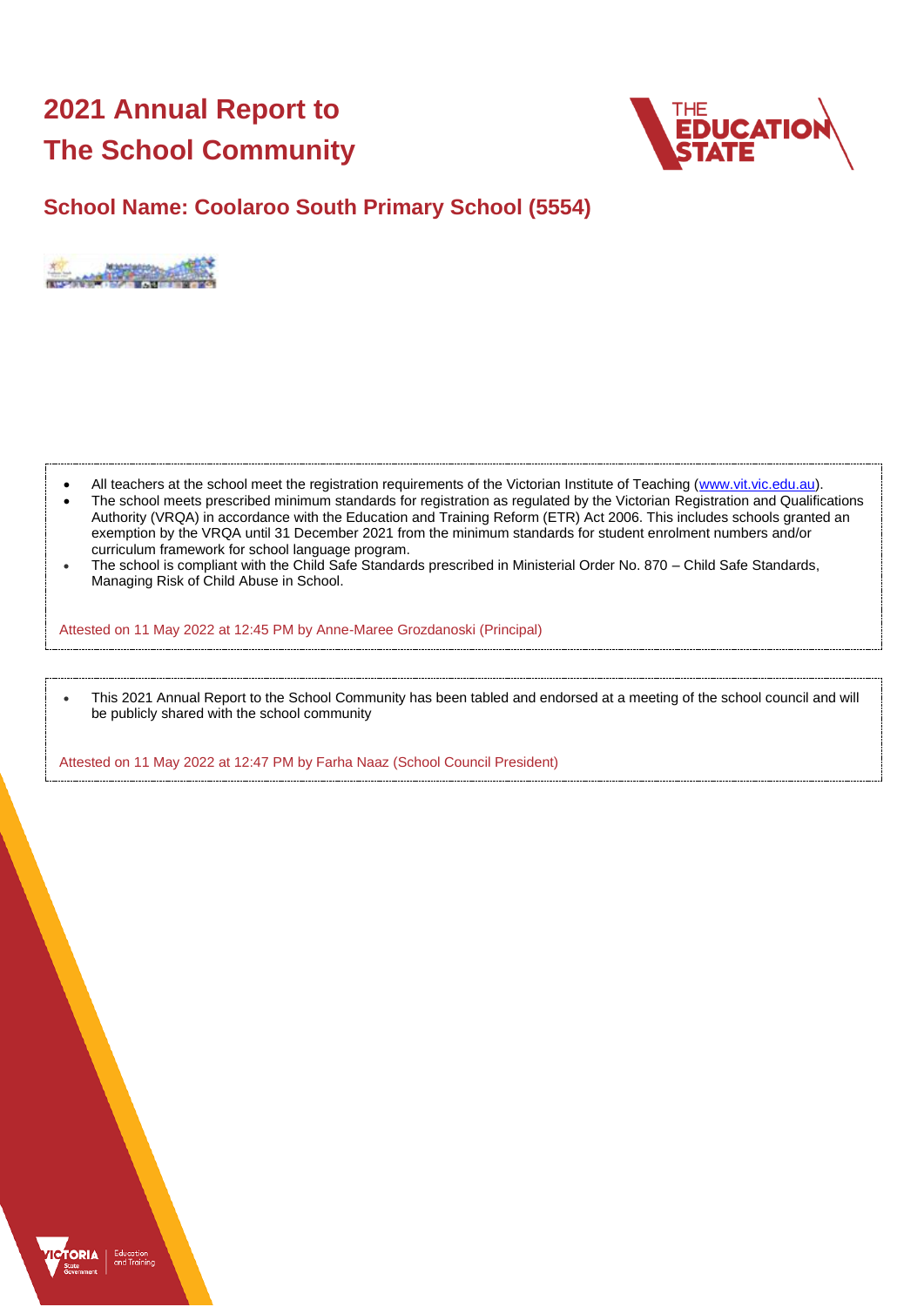

## How to read the Annual Report

### What does the *'About Our School'* commentary section of this report refer to?

The 'About our school' commentary provides a brief background on the school, an outline of the school's performance over the year and future directions.

The 'School Context' describes the school's vision, values and purpose. Details include the school's geographic location, size and structure, social characteristics, enrolment characteristics and special programs.

The 'Framework for Improving Student Outcomes (FISO)' section includes the improvement initiatives the school has selected and the progress they have made towards achieving them through the implementation of their School Strategic Plan and Annual Implementation Plan.

### What does the *'Performance Summary'* section of this report refer to?

The Performance Summary includes the following:

#### **School Profile**

- student enrolment information
- the school's 'Student Family Occupation and Education' category
- a summary of parent responses in the Parent Opinion Survey, shown against the statewide average for Primary schools
- school staff responses in the area of School Climate in the School Staff Survey, shown against the statewide average for Primary schools

#### **Achievement**

- English and Mathematics for Teacher Judgements against the curriculum
- English and Mathematics for National Literacy and Numeracy tests (NAPLAN).

#### **Engagement**

Student attendance at school

#### **Wellbeing**

Student responses to two areas in the Student Attitudes to School Survey:

- Sense of Connectedness
- Management of Bullying

Results are displayed for the latest year and the average of the last four years (where available). As NAPLAN tests were not conducted in 2020, the NAPLAN 4-year average is the average of 2018, 2019 and 2021 data in the 2021 Performance Summary.

## Considering COVID-19 when interpreting the Performance Summary

The Victorian community's experience of COVID-19, including remote and flexible learning, had a significant impact on normal school operations in 2020 and 2021. This impacted the conduct of assessments and surveys. Readers should be aware of this when interpreting the Performance Summary.

For example, in 2020 and 2021 school-based surveys ran under changed circumstances, and NAPLAN was not conducted in 2020. Absence and attendance data during this period may have been influenced by local processes and procedures adopted in response to remote and flexible learning.

Schools should keep this in mind when using this data for planning and evaluation purposes.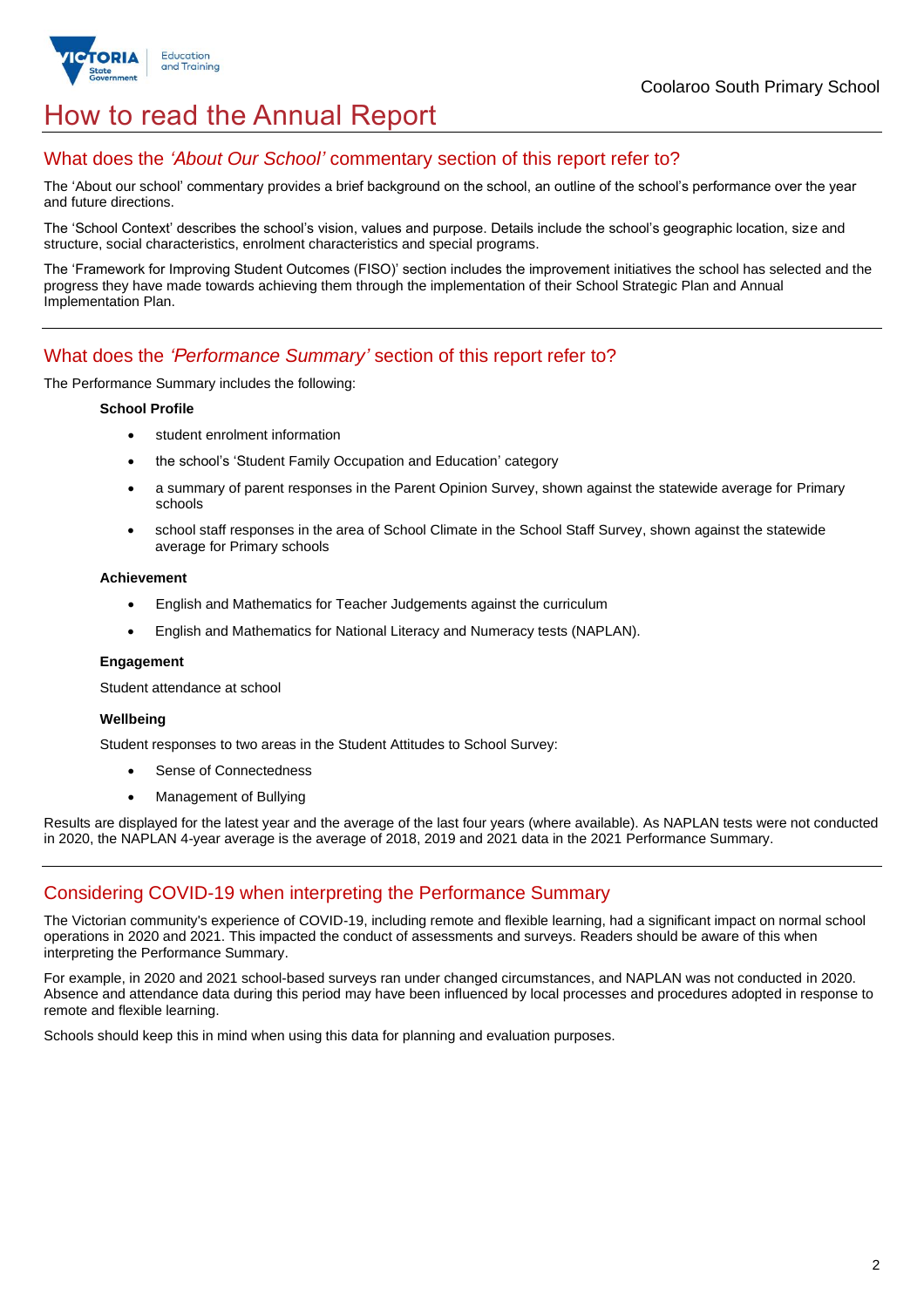

## How to read the Annual Report (continued)

#### What do *'Similar Schools'* refer to?

Similar Schools are a group of Victorian government schools with similar characteristics to the school.

This grouping of schools has been created by comparing each school's socio-economic background of students, the number of non-English speaking students and the school's size and location.

## What does *'NDP'* or '*NDA*' mean?

'NDP' refers to no data being published for privacy reasons or where there are insufficient underlying data. For example, very low numbers of participants or characteristics that may lead to identification will result in an 'NDP' label.

'NDA' refers to no data being available. Some schools have no data for particular measures due to low enrolments. There may be no students enrolled in some year levels, so school comparisons are not possible.

Note that new schools only have the latest year of data and no comparative data from previous years. The Department also recognises unique circumstances in Specialist, Select Entry, English Language, Community Schools and schools that changed school type recently, where school-to-school comparisons are not appropriate.

## What is the *'Victorian Curriculum'*?

The Victorian Curriculum F–10 sets out what every student should learn during his or her first eleven years of schooling. The curriculum is the common set of knowledge and skills required by students for life-long learning, social development and active and informed citizenship.

The Victorian Curriculum is assessed through teacher judgements of student achievement based on classroom learning.

The curriculum has been developed to ensure that school subjects and their achievement standards enable continuous learning for all students, including students with disabilities.

The 'Towards Foundation Level Victorian Curriculum' is integrated directly into the curriculum and is referred to as 'Levels A to D'.

'Levels A to D' may be used for students with disabilities or students who may have additional learning needs. These levels are not associated with any set age or year level that links chronological age to cognitive progress (i.e., there is no age expected standard of achievement for 'Levels A to D').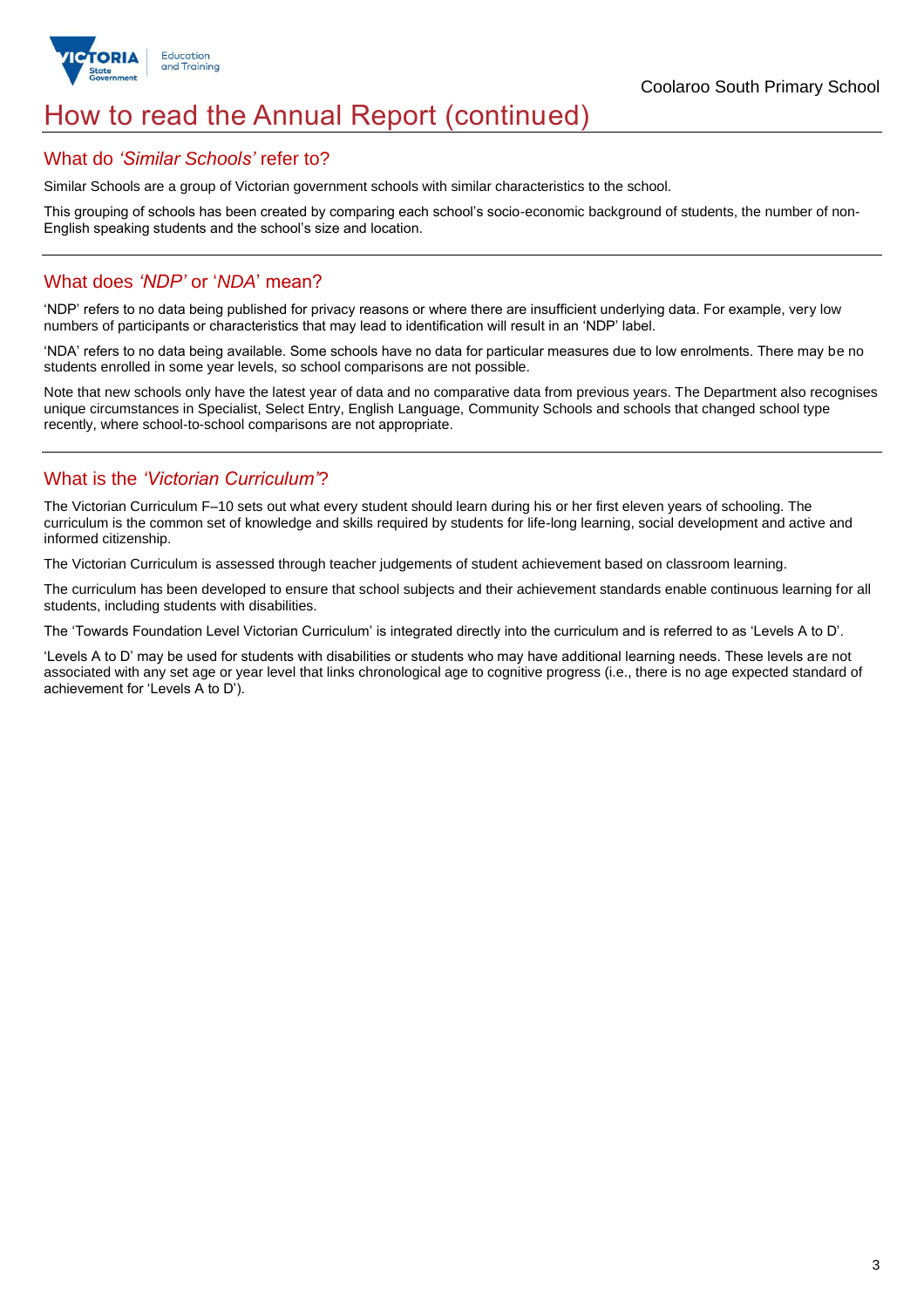



# **About Our School**

## School context

Coolaroo South Primary School caters for a diverse community with educational, social and emotional goals in an environment, that utilises all available community resources and innovation to prepare students for a rewarding future. 2021 was a challenging year for everyone, everywhere, due to COVID-19. As a school community we rose to the challenge of remote and flexible learning, prioritising connectedness, routines, wellbeing and teaching and learning to ensure that we continued to improve and make a difference to the students at our school.

Our strong sense of connectedness is developed through threads of inclusion, joint high expectations between staff, students and parents based on our guiding values of respect, learning and safety. We understand that students reach their full potential only when they are happy, healthy and safe, and that a positive school culture helps to engage students and support them in their learning. Our school acknowledges that student wellbeing and student learning outcomes are closely linked. Our Social and Emotional Learning Program is underpinned by Respectful Relationships and delivered in dedicated sessions each week to students. We believe that our student outcomes are directly linked to their wellbeing and therefore all staff use The Berry Street Education Model (BSEM) approaches in their teaching and learning. This model enables teachers to increase engagement with students with complex, unmet learning needs and successfully improve all students' self-regulation, growth and academic achievement. The pedagogical strategies incorporate evidence-based trauma-aware teaching, positive education, and wellbeing practices.

Coolaroo South Primary School is a culturally rich school community in a low socio economic area in the northern suburbs of Melbourne. The school community represents a diverse range of socio-economic, cultural, religious and language backgrounds. The majority of students come from backgrounds other than English, the largest community being Arabic, Assyrian, Turkish and Urdu speaking. The school SFOE in 2021 was 0.6710. In 2021 the school finished with an enrolment of 210 primary school students with an additional 44 children enrolled in preschool programs. There were 112 students assessed on the English as an Additional Language Continuum and there was a total of 9 Aboriginal and Torres Strait Islander students.

Our workforce comprised: two principal class members, 3 Leading teachers (Numeracy, Literacy and Early Years) , 3 Learning Specialists (Literacy, Numeracy, and Wellbeing) , 12 classroom teachers, 13 Education Support Staff and 7 Integration Aides and 2 Multicultural Aides to support the students and community. Two part time tutors were employed to support students who had fallen behind or needed to be extended due to remote learning. There were specialist teachers in the areas of Physical Education, Visual Arts, Languages (Spanish and Arabic) and Science. In addition, the school employs a full time Speech Pathologist, Counsellor, Play Specialist and a Therapy Dog who each play a significant role in supporting teachers to improve engagement and wellbeing by providing ongoing professional development in Restorative Practice.

The school partnered with various organisations, agencies and corporate entities utilising their capacity to support student learning and growth and receive mutual benefits. The school actively partnered with The Smith Family who provided sponsorship for many students to ensure they can succeed at school. Due to the COVID restrictions our Community Hub continued to support families and provide services remotely linking mothers, their children and extended family, to the wider community and the network of services and programs available to support families in the City of Hume.

## Framework for Improving Student Outcomes (FISO)

The FISO dimensions that were our focus were;

- Curriculum planning and assessment Learning, catch-up and extension priority
- Health and wellbeing Happy, active and healthy kids priority
- Building communities- Connected schools priority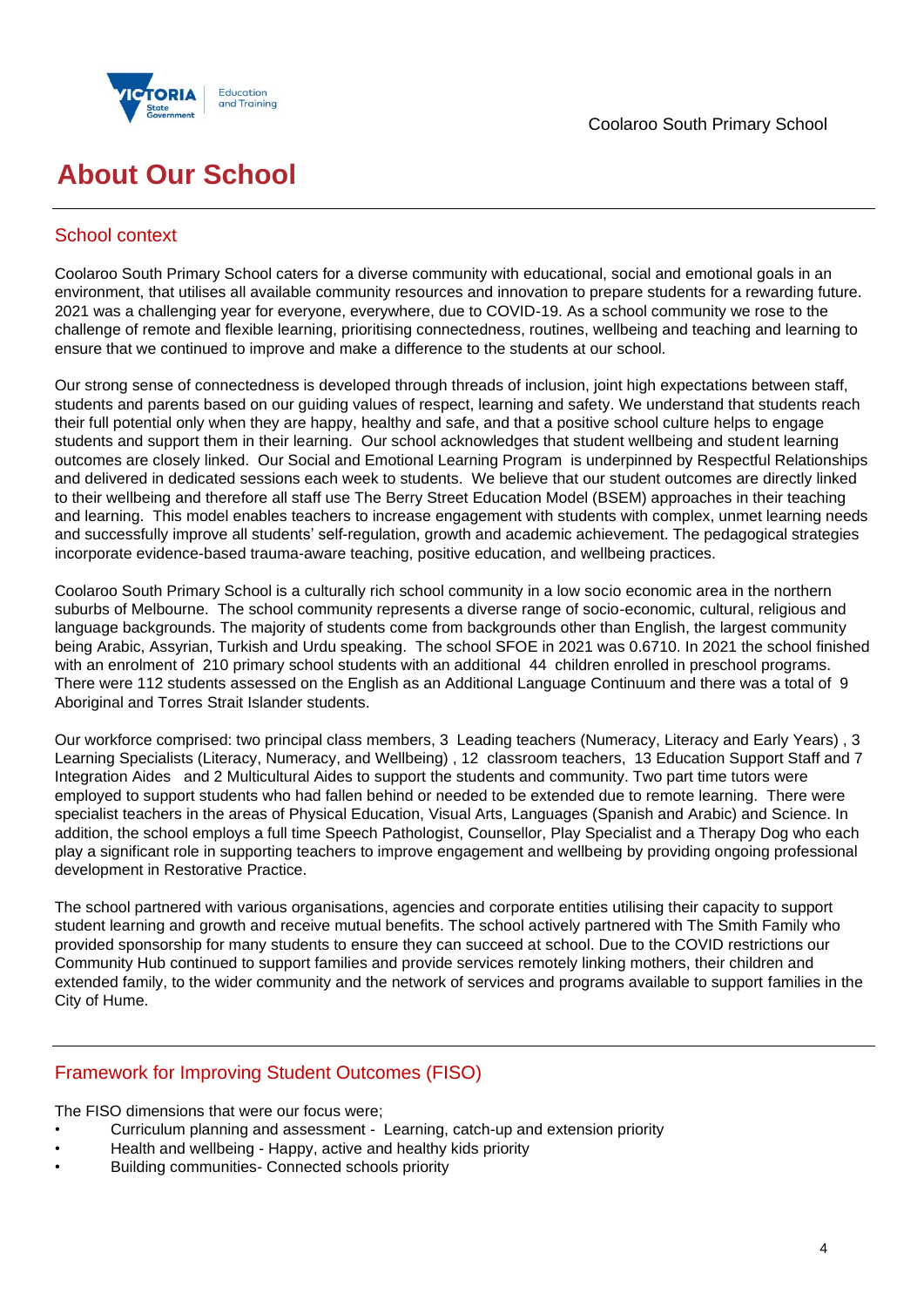

Coolaroo South Primary School

Goal One (2021 Priorities) was mandated by the Department of Education and the following targets were set:

•Reading: Using Running Records data, increase the reading level of each child in the tutoring program by a minimum of five levels.

•Mathematics: Using Numeracy Online data, increase the mathematics level of each child in the tutoring program by a minimum of one point of growth.

•Connected Community: Increase the number of parents participating in the Parent Opinion Survey from 10% to 75% •Parent Satisfaction: Using Parent Opinion Survey data, parent satisfaction with the school will increase from 81.6% to 85%

•Student Sense of Connectedness: Using the Student Opinion Survey Data increase the sense of connectedness from 84.3% to 86%

•Student Attendance: Reduce the average number of absences from 26.5 to 24

•School Climate: Using the Staff Opinion Survey data increase the response to School Climate from 71% to 75%.

Goal Two from our School Strategic Plan was, To improve the learning growth of all students with a particular focus on the EAL cohort and the following targets were set:

•Using teacher judgement data in Reading and Viewing, increase the percentage of students with at or above expected level from 85% to 88%

•Using teacher judgement data in Number and Algebra, increase the percentage of students with at or above expected level from 74% to 77%

•Using teacher judgement data in Writing, increase the percentage of students with at or above expected level from 80% to 83%

During remote and flexible learning, teachers planned, implemented and assessed the learning programs in teams, ensuring that there was consistency for families who had children in multiple year levels. We continued to work towards our AIP goals through professional learning, however many of the actions and activities we had planned to implement in order to achieve our goals were significantly impacted by remote learning. We continued to implement our professional learning program during remote learning with the leadership team succesfully completing the Professional Learning Communities training. Literacy and Numeracy Learning Walks were not regularly conducted given the circumstances. A draft Scope and Sequence for Inquiry Learning linking Mathematics and Inquiry into the units of work was developed. We learned new platforms together and trialed different ways to engage students in their learning. The confidence of staff in using digital devices and software to maximise learning opportunities for students has increased and we aim to continue this trajectory into 2022 and beyond.

### Achievement

Learning catch up and extension in 2021 was our highest priority. The Tutor Learning Initiative funded 2 part time tutors who supported students in mathematics, reading and writing. Our strong academic focus on literacy and numeracy skills is based on the Victorian Curriculum where teams plan collaboratively ensuring data informs the teaching. A personalised curriculum is delivered with a developmental approach, ensuring the learning is at 'point of need' for each student, to support academic success and to develop social competencies, dispositions and skills. Our rigorous and inclusive learning culture is supported by differentiated learning, as well as literacy and numeracy intervention and extension programs.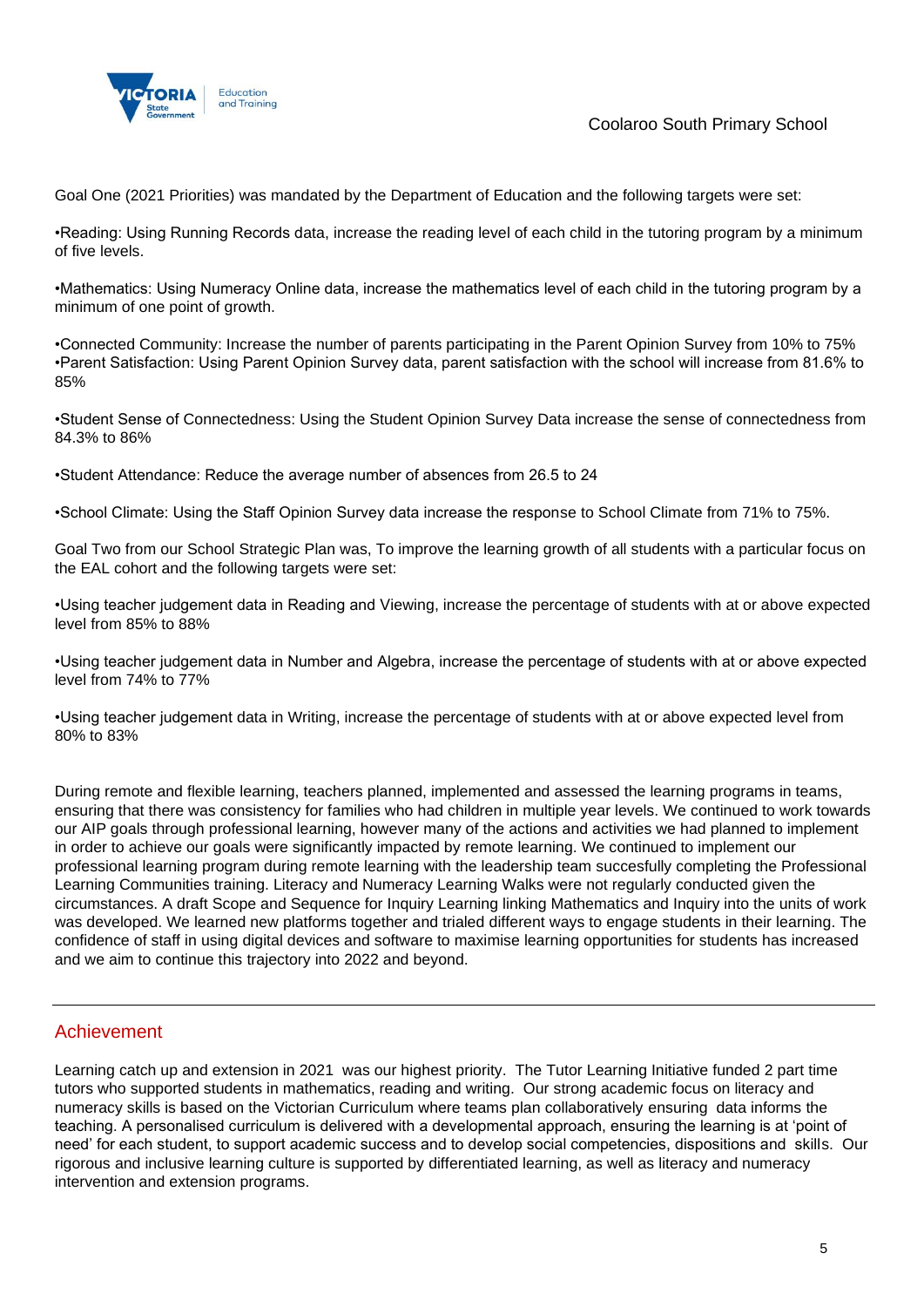

During periods of remote and flexible learning, we focused on providing a curriculum and experience that could be tailored to the needs of each student and our families. This supported the wellbeing of both the students, and the family as a whole. Students who were well below or well above were catered for with a more individualised learning program. Students on the Program for Students with Disability, as well as other students considered at risk or vulnerable, were provided with on-site supervision if required. Education Support staff also regularly contacted families and provided timetabled support via phone and WebEx for families where significant additional academic support was necessary.

77% of students were at or above the expected level in reading which was significantly higher compared to similar schools who were at 70%

69% of students were at or above the expected level in writing which was significantly higher compared to similar schools who were at 63%.

66% of students were at or above the expected level in Number and Algebra which was slightly higher compared to similar schools who were at 65%. These results will inform the targets set in 2022 ensuring Numeracy is a key priority.

## Engagement

The school successfully transitioned in and out of remote and flexible learning, refining our approach in response to feedback. We provided a consistent platform, with differentiation in difficulty of tasks and clarity for families on minimum expectations. We provided significant technical support for families who found the use of the equipment and platforms too challenging. Each learning team planned collaboratively, ensuring that engagement was a high priority, creating instructional reference videos to support students to undertake learning tasks. Teachers regularly called families to offer support. Education Support staff regularly called students on the PSD program, and students with high needs, to offer support and assistance. Teachers and ES staff conducted WebEx meetings with students to support learning and engagement. During periods of remote and flexible learning the school provided on-site supervision for up to 20 students per day to support students at risk of non-attendance, students with high needs, and families of essential workers. To support student engagement in the return to on-site learning we provided a transition period where we revised our classroom agreements, and expectations for learning with the students. This included a change to the timetable ensuring that there was a class morning and afternoon circle each day. Staff greeted students at the gates each morning and lunch time clubs were offered each day to ensure students were engaged in purposeful play and remaining active in the yard.

Student attendance data was difficult to analyse in 2021 with the extended periods of remote learning impacting on the students' 'full' attendance online. The data informs us that the average number of days absent per student was 27 days higher than similar schools. Some students and families did experience difficulty connecting to the internet through either a lack of knowledge or unaware of the data provided on the dongles. However, these difficulties were overcome through the extensive assistance of translators, phone calls to homes, adding more data for device connections or bringing students on-site. Until these issues were resolved some students were unable to fully attend classes and could only undertake learning through paper packs and text book tasks with phone instructions from teachers or Education Support Staff. So, while children were attending, some were engaged more fully than others and persisting with tasks for longer periods of time. To assist in maintaining motivation and interest in learning remotely the school ran a series of whole school weekly topics.

Motivation to encourage students to learn was measured at 90% positive by parents, indicating the effort put in to ensure students were positively engaged. Students responded with 78% agreeing that the learning was stimulating. Maintaining some students' engagement and attendance became a challenge for parents also, particularly when they had more than one child to supervise or encourage. Parents rated strong communication between home and school throughout remote learning with 100 % of parents responding positively Returning to school was extremely positive for students as they re-engaged with peers, teachers and their learning.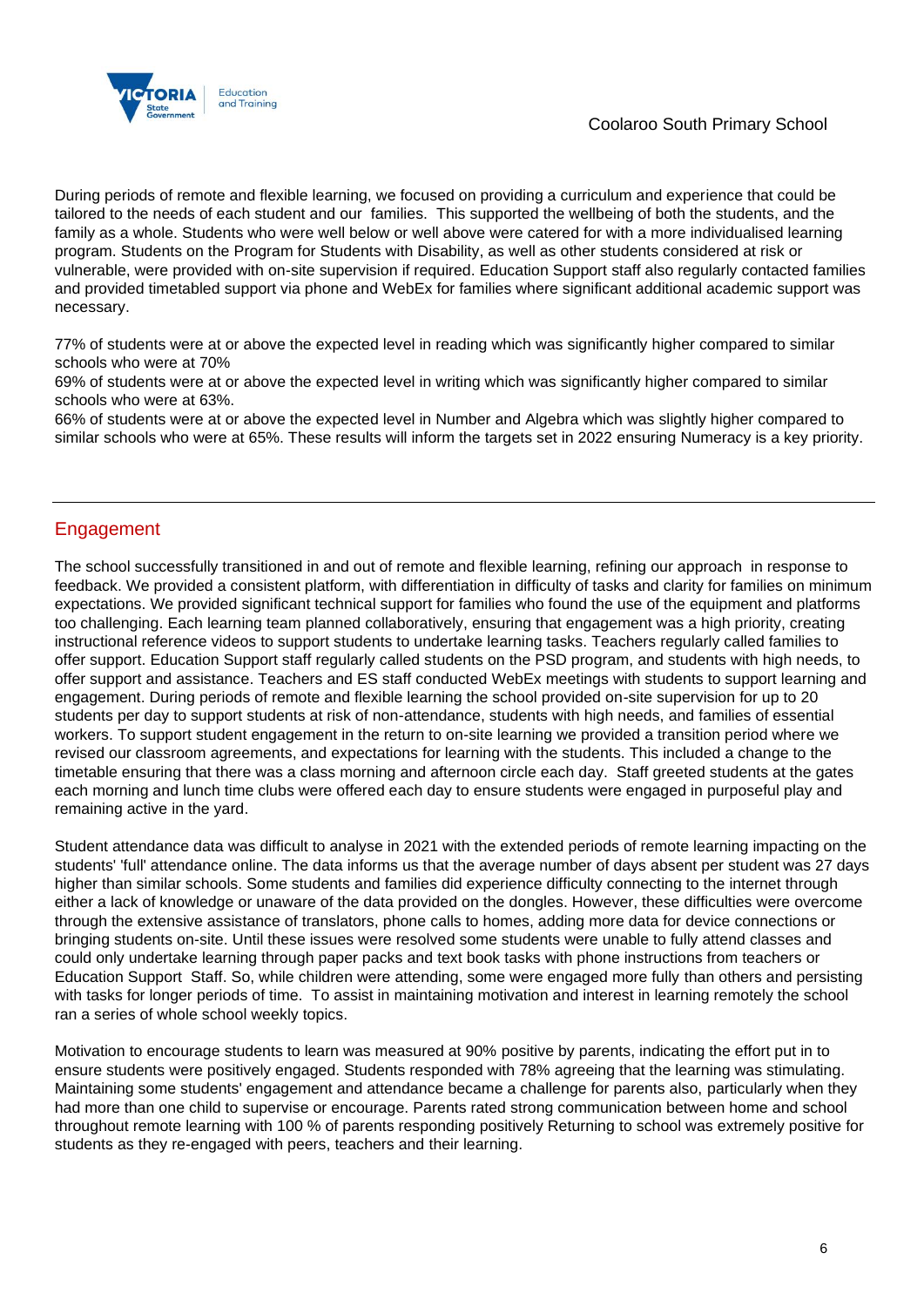

## **Wellbeing**

In 2021 the school focused heavily on the wellbeing of our students and families. Given the extraordinary circumstances, we were very conscious that many of our students and their families would be under significant pressure. We implemented a number of health and wellbeing supports in 2021, including Wellbeing days to reduce the online fatigue that many of our students were experiencing. The Wellbeing Team worked closely with students, and families, to provide advice, support and referrals to appropriate services where needed. The Community Hub continued to host online sessions with families and supported families with food hampers donated through various agencies. We were extremely conscious of the isolation families could be feeling and ensured that we were able to make contact regularly. We differentiated our support for families based on their expressed needs. Education Support Staff were timetabled to support students at risk, and also to phone these families and reduce the sense of isolation. 87% of students (years 4-6) who undertook the Student Attitudes to School Survey felt connected to school. This was 7% above the state wide average for 2021.

## Finance performance and position

All funds received from the Department, or raised by the school, have been expended to support the achievement of educational outcomes and other operational needs of the school, consistent with Department policies, School Council approvals and the intent/purposes for which funding was provided or raised. The 2019-2023 School Strategic Plan, along with the 2021 Annual Implementation Plan, continued to provide the framework for school council allocation of funds to support school programs and priorities. Coolaroo South Primary School finished the year operating in a deficit. This was due to a decline in enrolments and the staffing profile. The school received a sufficient amount of Equity Funding, which contributed towards the employment of a full time Speech Therapist and additional Education Support Staff.

> **For more detailed information regarding our school please visit our website at [http://www.coolaroosouthps.vic.edu.au](http://www.coolaroosouthps.vic.edu.au/)**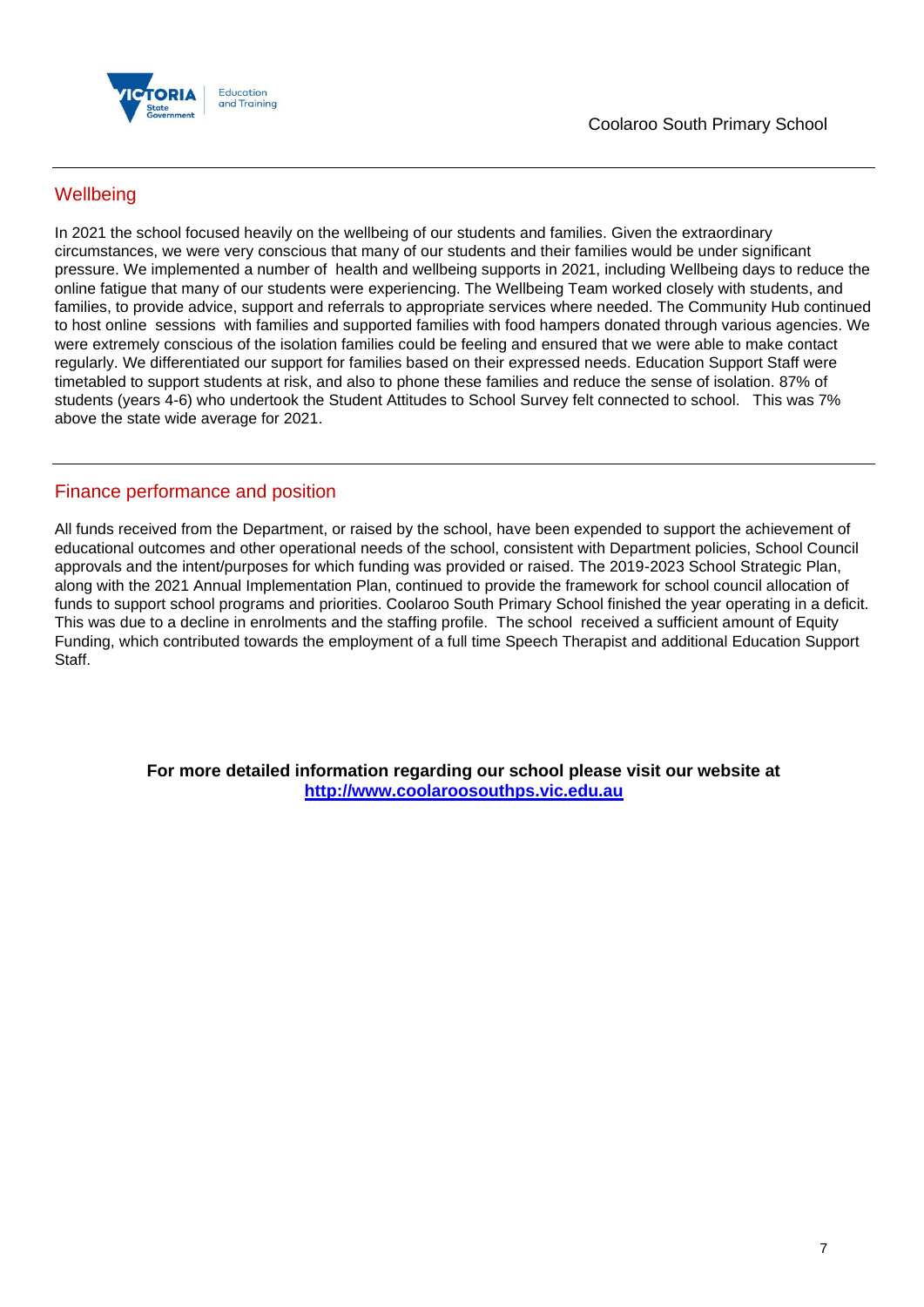

# **Performance Summary**

The Performance Summary for government schools provides an overview of how this school is contributing to the objectives of the Education State and how it compares to other Victorian government schools.

All schools work in partnership with their school community to improve outcomes for children and young people. Sharing this information with parents and the wider school community helps to support community engagement in student learning, a key priority of the Framework for Improving Student Outcomes.

Refer to the 'How to read the Annual Report' section for help on how to interpret this report.

## SCHOOL PROFILE

#### **Enrolment Profile**

A total of 222 students were enrolled at this school in 2021, 107 female and 115 male.

64 percent of students had English as an additional language and 4 percent were Aboriginal or Torres Strait Islander.

#### **Overall Socio-Economic Profile**

The overall school's socio-economic profile is based on the school's Student Family Occupation and Education index (SFOE).

SFOE is a measure of socio-educational disadvantage of a school, based on educational and employment characteristics of the parents/carers of students enrolled at the school. Possible SFOE band values are: Low, Low-Medium, Medium and High. A 'Low' band represents a low level of socio-educational disadvantage, a 'High' band represents a high level of socio-educational disadvantage.

This school's SFOE band value is: High

#### **Parent Satisfaction Summary**

The percent endorsement by parents on their school satisfaction level, as reported in the annual Parent Opinion Survey.

Percent endorsement indicates the percent of positive responses (agree or strongly agree) from parents who responded to the survey.



#### **School Staff Survey**

The percent endorsement by staff on School Climate, as reported in the annual School Staff Survey.

Percent endorsement indicates the percent of positive responses (agree or strongly agree) from staff who responded to the survey.

Data is suppressed for schools with three or less respondents to the survey for confidentiality reasons.

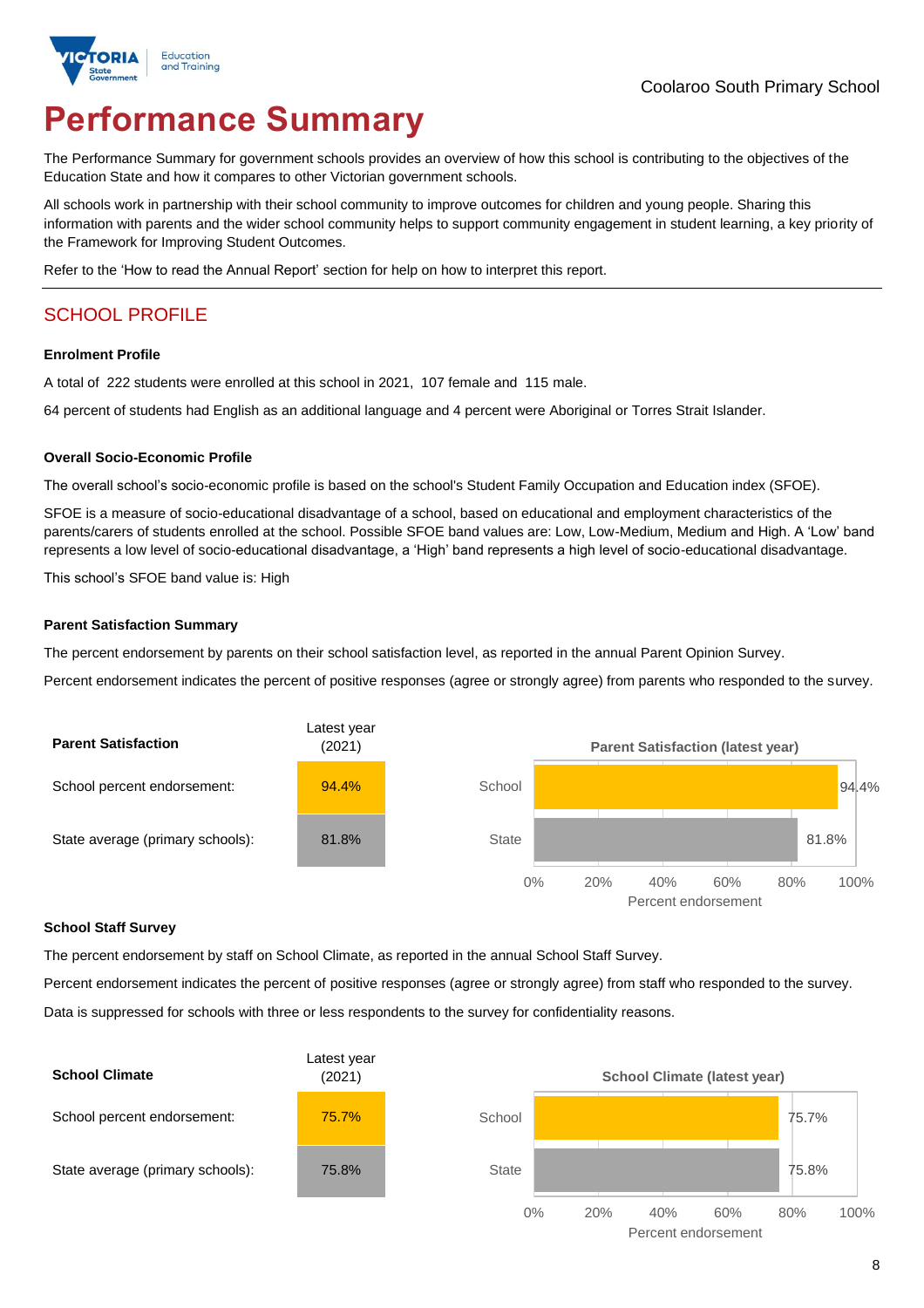

## ACHIEVEMENT

*Key: 'Similar Schools' are a group of Victorian government schools that are like this school, taking into account the school's socioeconomic background of students, the number of non-English speaking students and the size and location of the school.*

#### **Teacher Judgement of student achievement**

Percentage of students working at or above age expected standards in English and Mathematics.



Percent students at or above age expected level

| <b>Mathematics</b><br>Years Prep to 6                             | Latest year<br>(2021) |
|-------------------------------------------------------------------|-----------------------|
| School percent of students at or above age<br>expected standards: | 65.6%                 |
| Similar Schools average:                                          | 65.2%                 |
| State average:                                                    | 84.9%                 |

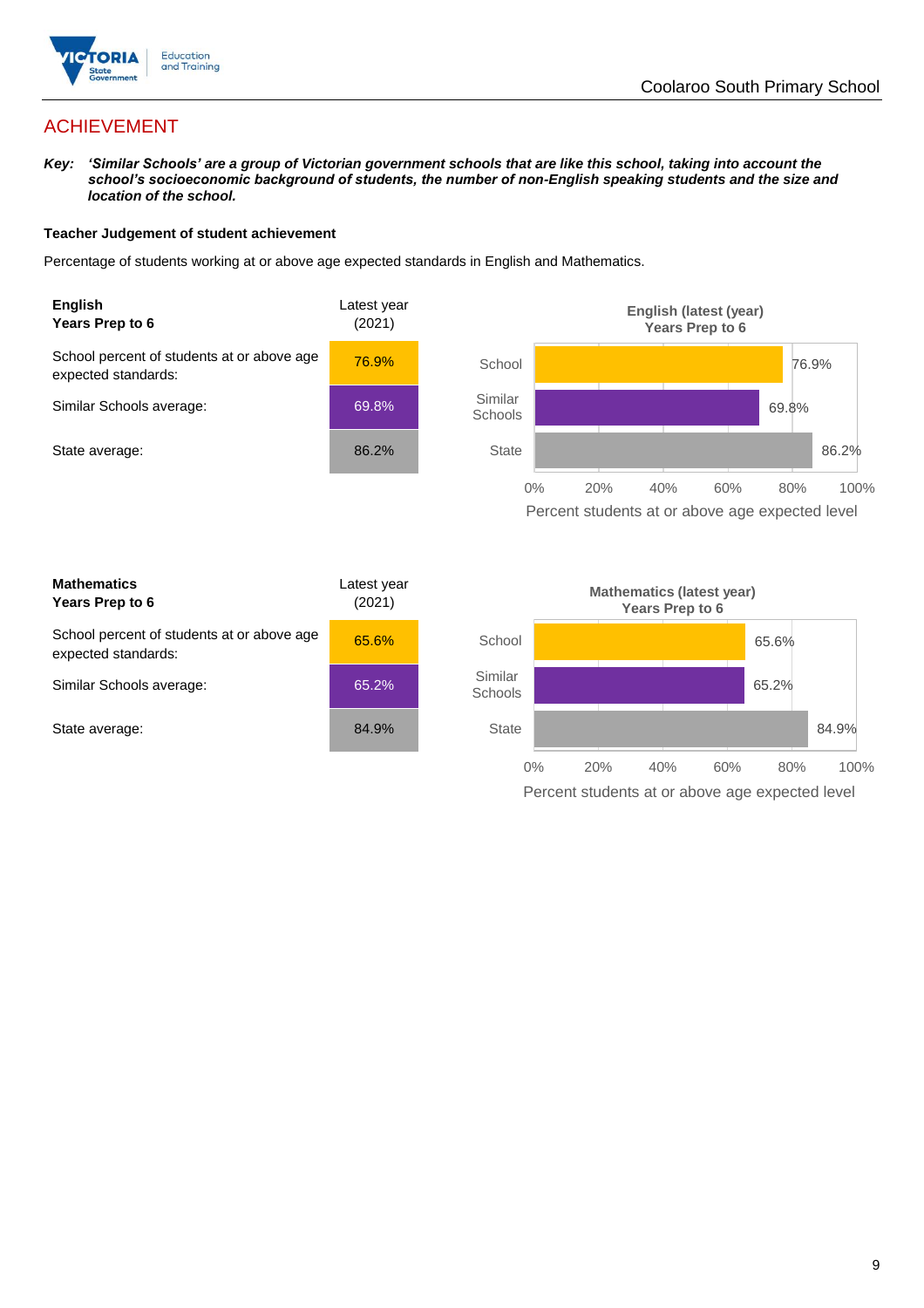

## ACHIEVEMENT (continued)

*Key: 'Similar Schools' are a group of Victorian government schools that are like this school, taking into account the school's socioeconomic background of students, the number of non-English speaking students and the size and location of the school.*

#### **NAPLAN**

Percentage of students in the top three bands of testing in NAPLAN.

Note: NAPLAN tests were not conducted in 2020, hence the 4-year average is the average of 2018, 2019 and 2021 data.

| Reading<br>Year <sub>3</sub>                      | Latest year<br>(2021) | 4-year<br>average |                    | <b>NAPLAN Reading (latest year)</b><br>Year <sub>3</sub>            |
|---------------------------------------------------|-----------------------|-------------------|--------------------|---------------------------------------------------------------------|
| School percent of students in<br>top three bands: | 51.4%                 | 53.2%             | School             | 51.4%                                                               |
| Similar Schools average:                          | 61.8%                 | 60.3%             | Similar<br>Schools | 61.8%                                                               |
| State average:                                    | 76.9%                 | 76.5%             | <b>State</b>       | 76.9%                                                               |
|                                                   |                       |                   | $0\%$<br>20%       | 40%<br>60%<br>100%<br>80%<br>Percent of students in top three bands |
| Reading<br>Year <sub>5</sub>                      | Latest year<br>(2021) | 4-year<br>average |                    | <b>NAPLAN Reading (latest year)</b><br>Year 5                       |
| School percent of students in<br>top three bands: | 40.0%                 | 42.7%             | School             | 40.0%                                                               |
| Similar Schools average:                          | 51.3%                 | 47.7%             | Similar<br>Schools | 51.3%                                                               |
| State average:                                    | 70.4%                 | 67.7%             | <b>State</b>       | 70.4%                                                               |
|                                                   |                       |                   | $0\%$<br>20%       | 40%<br>60%<br>80%<br>100%<br>Percent of students in top three bands |
|                                                   |                       |                   |                    |                                                                     |
| <b>Numeracy</b><br>Year <sub>3</sub>              | Latest year<br>(2021) | 4-year<br>average |                    | <b>NAPLAN Numeracy (latest year)</b><br>Year <sub>3</sub>           |
| School percent of students in<br>top three bands: | 36.1%                 | 38.5%             | School             | 36.1%                                                               |
| Similar Schools average:                          | 49.1%                 | 48.5%             | Similar<br>Schools | 49.1%                                                               |
| State average:                                    | 67.6%                 | 69.1%             | <b>State</b>       | 67.6%                                                               |
|                                                   |                       |                   | $0\%$<br>20%       | 40%<br>60%<br>80%<br>100%<br>Percent of students in top three bands |
| <b>Numeracy</b><br>Year 5                         | Latest year<br>(2021) | 4-year<br>average |                    | <b>NAPLAN Numeracy (latest year)</b><br>Year 5                      |
| School percent of students in<br>top three bands: | 24.0%                 | 36.8%             | School             | 24.0%                                                               |
| Similar Schools average:                          | 41.6%                 | 39.2%             | Similar<br>Schools | 41.6%                                                               |
| State average:                                    | 61.6%                 | 60.0%             | State              | 61.6%                                                               |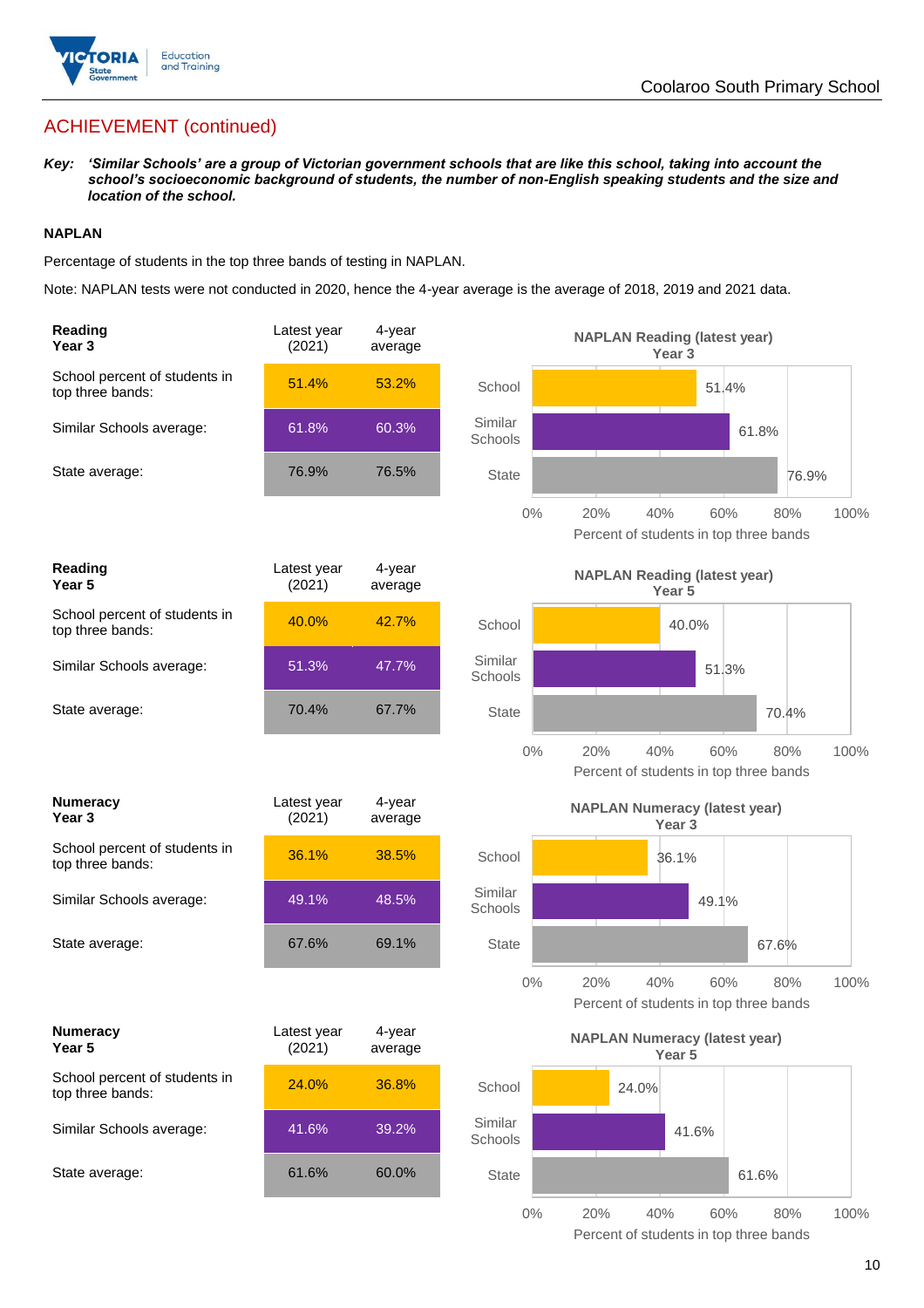

## ACHIEVEMENT (continued)

#### **NAPLAN Learning Gain**

NAPLAN learning gain is determined by comparing a student's current year result relative to the results of all 'similar' Victorian students (i.e., students in all sectors in the same year level who had the same score two years prior). If the current year result is in the top 25 percent, their gain level is categorised as 'High'; middle 50 percent is 'Medium'; bottom 25 percent is 'Low'.

#### **Learning Gain Year 3 (2019) to Year 5 (2021)**



**BLow Gain** Medium Gain **Example 10**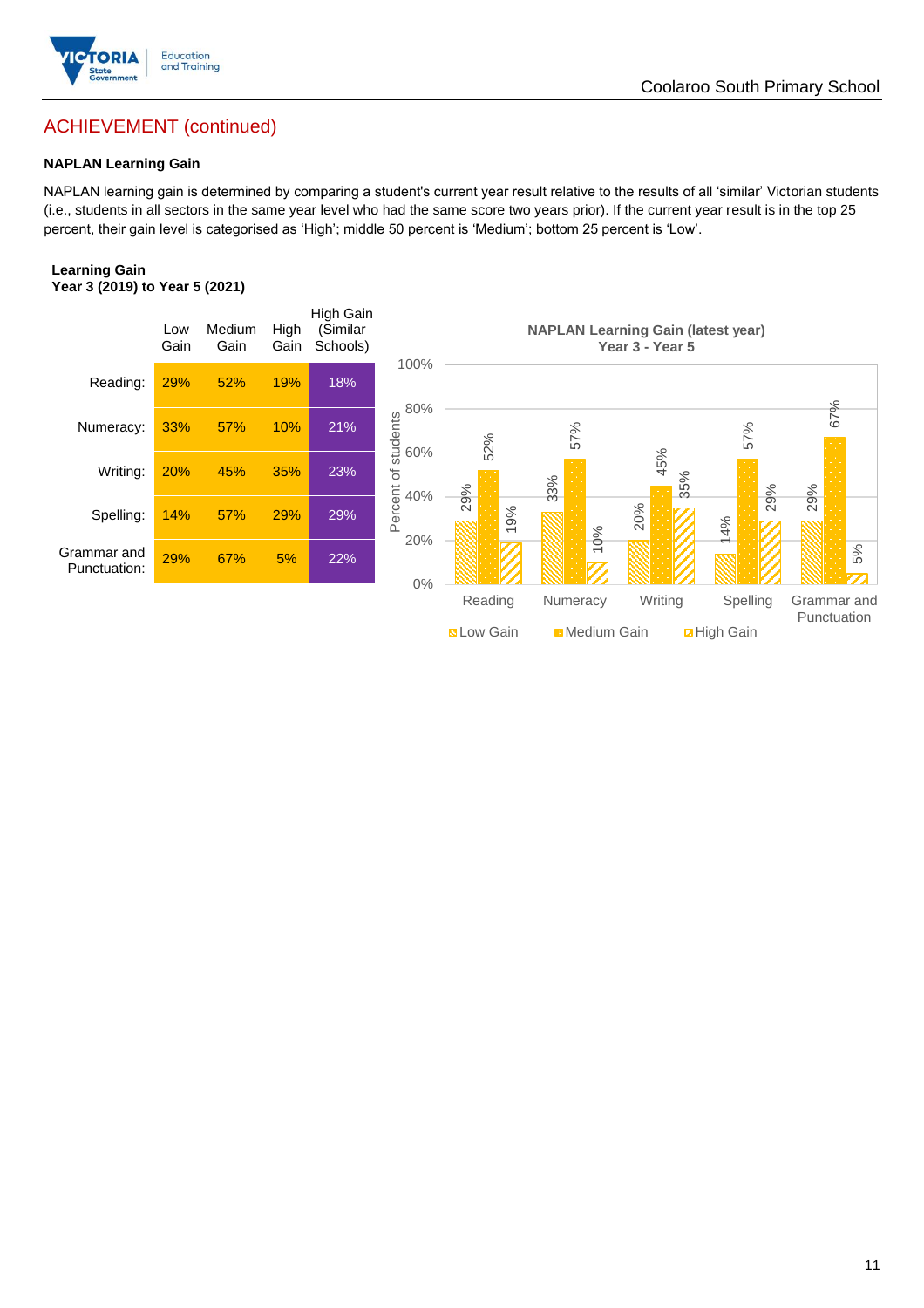

## ENGAGEMENT

*Key: 'Similar Schools' are a group of Victorian government schools that are like this school, taking into account the school's socioeconomic background of students, the number of non-English speaking students and the size and location of the school.*

#### **Average Number of Student Absence Days**

Absence from school can impact on students' learning. Common reasons for non-attendance include illness and extended family holidays. Absence and attendance data in 2020 and 2021 may have been influenced by COVID-19.



#### **Attendance Rate (latest year)**

|                                             | Prep | Year 1 | Year 2 | Year 3 | Year 4 | Year 5 | Year 6 |
|---------------------------------------------|------|--------|--------|--------|--------|--------|--------|
| Attendance Rate by year level<br>$(2021)$ : | 91%  | 81%    | 88%    | 85%    | 88%    | 86%    | 76%    |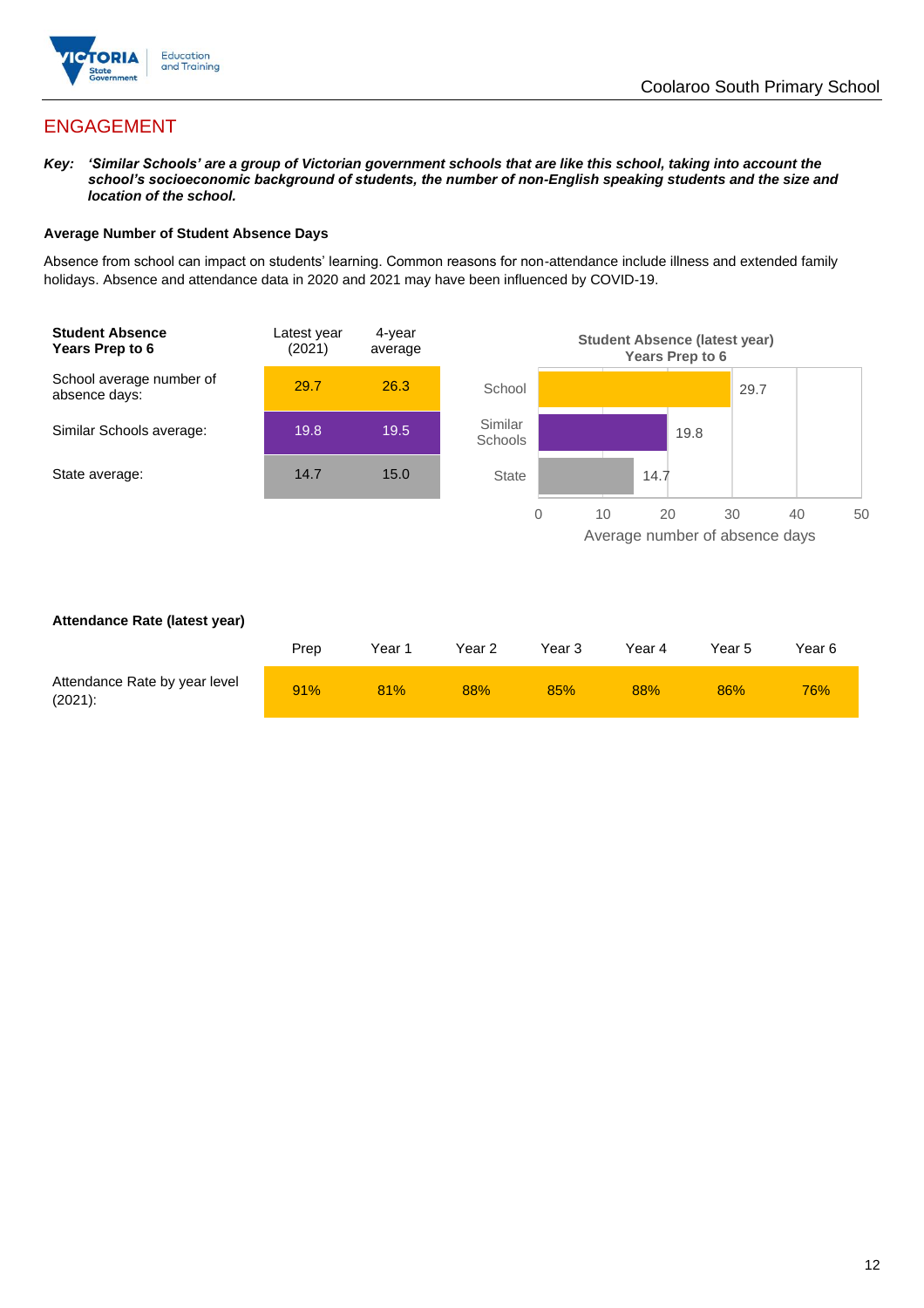

## **WELLBEING**

*Key: 'Similar Schools' are a group of Victorian government schools that are like this school, taking into account the school's socioeconomic background of students, the number of non-English speaking students and the size and location of the school.*

#### **Student Attitudes to School – Sense of Connectedness**

The percent endorsement on Sense of Connectedness factor, as reported in the Attitudes to School Survey completed annually by Victorian government school students, indicates the percent of positive responses (agree or strongly agree).

| <b>Sense of Connectedness</b><br>Years 4 to 6 | Latest year<br>(2021) | 4-year<br>average |
|-----------------------------------------------|-----------------------|-------------------|
| School percent endorsement:                   | 87.4%                 | 84.3%             |
| Similar Schools average:                      | $80.0\%$              | 81.9%             |
| State average:                                | 79.5%                 | 80.4%             |

*Due to lower participation rates, differences in the timing of the survey/length of survey period and the general impact of Covid19 across 2020 and 2021, data are often not comparable with previous years or within similar school groups. Care should be taken when interpreting these results.*



#### **Student Attitudes to School – Management of Bullying**

The percent endorsement on Management of Bullying factor, as reported in the Attitudes to School Survey completed annually by Victorian government school students, indicates the percent of positive responses (agree or strongly agree).

| <b>Management of Bullying</b><br>Years 4 to 6 | Latest year<br>(2021) | 4-year<br>average |  |
|-----------------------------------------------|-----------------------|-------------------|--|
| School percent endorsement:                   | 82.3%                 | 80.7%             |  |
| Similar Schools average:                      | 78.3%                 | 79.7%             |  |
| State average:                                | 78.4%                 | 79.7%             |  |

*Due to lower participation rates, differences in the timing of the survey/length of survey period and the general impact of Covid19 across 2020 and 2021, data are often not comparable with previous years or within similar school groups. Care should be taken when interpreting these results.*

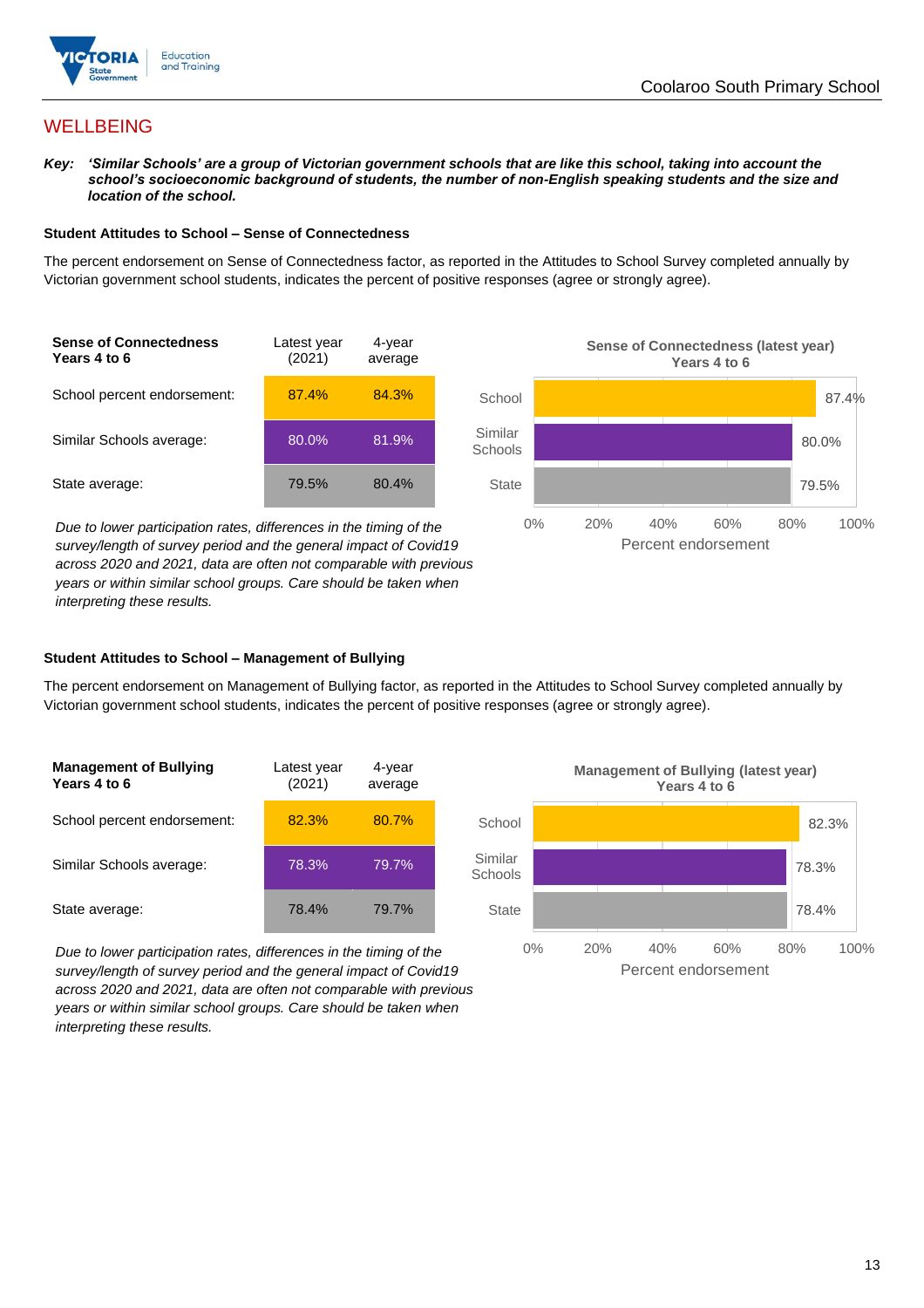

# **Financial Performance and Position**

FINANCIAL PERFORMANCE - OPERATING STATEMENT SUMMARY FOR THE YEAR ENDING 31 DECEMBER, 2021

| <b>Revenue</b>                  | <b>Actual</b> |
|---------------------------------|---------------|
| <b>Student Resource Package</b> | \$3,090,229   |
| Government Provided DET Grants  | \$848,224     |
| Government Grants Commonwealth  | \$5,700       |
| <b>Government Grants State</b>  | \$25,000      |
| Revenue Other                   | \$47,969      |
| <b>Locally Raised Funds</b>     | \$91,280      |
| <b>Capital Grants</b>           | \$0           |
| <b>Total Operating Revenue</b>  | \$4,108,401   |

| Equity $1$                                          | <b>Actual</b> |
|-----------------------------------------------------|---------------|
| Equity (Social Disadvantage)                        | \$774,436     |
| Equity (Catch Up)                                   | \$0           |
| <b>Transition Funding</b>                           | \$0           |
| Equity (Social Disadvantage - Extraordinary Growth) | \$0           |
| <b>Equity Total</b>                                 | \$774,436     |

| <b>Expenditure</b>                    | <b>Actual</b> |
|---------------------------------------|---------------|
| Student Resource Package <sup>2</sup> | \$3,741,674   |
| Adjustments                           | \$0           |
| <b>Books &amp; Publications</b>       | \$914         |
| Camps/Excursions/Activities           | \$21,287      |
| <b>Communication Costs</b>            | \$5,311       |
| Consumables                           | \$73,802      |
| Miscellaneous Expense <sup>3</sup>    | \$505,642     |
| <b>Professional Development</b>       | \$25,028      |
| Equipment/Maintenance/Hire            | \$80,006      |
| <b>Property Services</b>              | \$76,734      |
| Salaries & Allowances <sup>4</sup>    | \$420,552     |
| <b>Support Services</b>               | \$106,861     |
| Trading & Fundraising                 | \$33,793      |
| Motor Vehicle Expenses                | \$19,185      |
| <b>Travel &amp; Subsistence</b>       | \$624         |
| <b>Utilities</b>                      | \$20,855      |
| <b>Total Operating Expenditure</b>    | \$5,132,269   |
| <b>Net Operating Surplus/-Deficit</b> | (\$1,023,867) |
| <b>Asset Acquisitions</b>             | \$180,870     |

(1) The equity funding reported above is a subset of the overall revenue reported by the school.

(2) Student Resource Package Expenditure figures are as of 24 Feb 2022 and are subject to change during the reconciliation process.

(3) Miscellaneous Expenses include bank charges, administration expenses, insurance and taxation charges.

(4) Salaries and Allowances refers to school-level payroll.